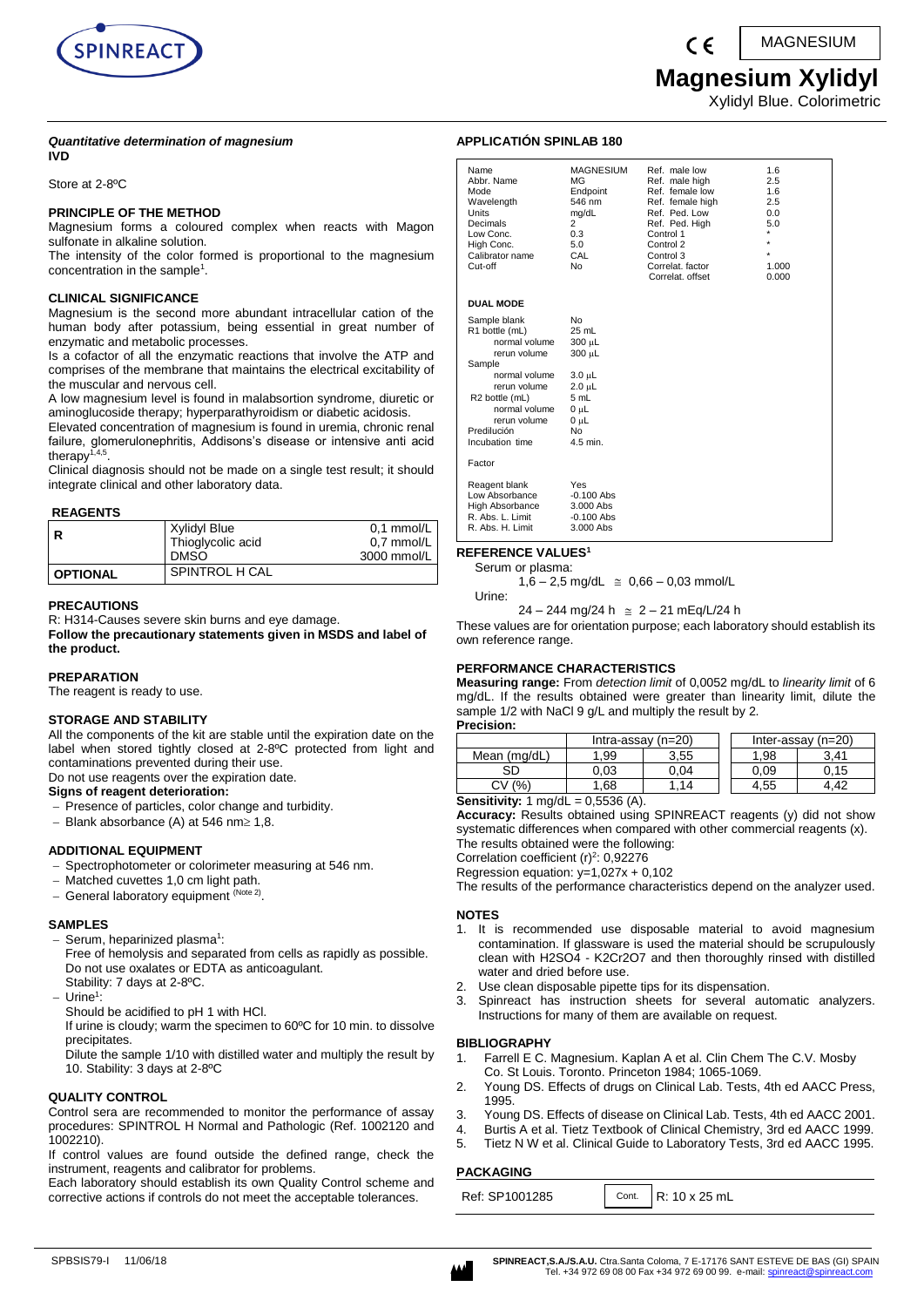

## *Determinación cuantitativa de magnesio*

**IVD**

Conservar a 2-8ºC

## **PRINCIPIO DEL MÉTODO**

El magnesio forma un complejo coloreado al reaccionar con Magon sulfonado en solución alcalina.

La intensidad del color formado es proporcional a la concentración de magnesio en la muestra ensayada $^{\text{\tiny{\text{1}}}}$ .

## **SIGNIFICADO CLÍNICO**

El magnesio, es el segundo catión intracelular más abundante en el organismo humano después del potasio, siendo esencial en gran número de procesos enzimáticos y metabólicos.

Es un cofactor en todas las reacciones enzimáticas que involucran al ATP y forma parte de la membrana que mantiene la excitabilidad eléctrica de las células musculares y nerviosas.

Principales causas de déficit de magnesio son mala absorción intestinal, administración de diuréticos o aminoglucósidos, hiperparatiroidismo o acidosis diabética.

Niveles altos de magnesio se hallan en la uremia, fallo renal, glomerulonefritis, enfermedad de Addison o terapia intensiva con antiácido $s^{1,4,5}$ .

El diagnostico clínico debe realizarse teniendo en cuenta todos los datos clínicos y de laboratorio.

#### **REACTIVOS**

| ' R             | Azul de Xilidil    | $0.1$ mmol/L |
|-----------------|--------------------|--------------|
|                 | Ácido Tioglicólico | $0.7$ mmol/L |
|                 | <b>DMSO</b>        | 3000 mmol/L  |
| <b>OPCIONAL</b> | SPINTROL H CAL     |              |

#### **PRECAUCIONES**

R: H314-Provoca quemaduras graves en la piel y lesiones oculares graves.

Seguir los consejos de prudencia indicados en la FDS y etiqueta del producto.

#### **PREPARACIÓN**

El reactivo está listo para su uso.

#### **CONSERVACIÓN Y ESTABILIDAD**

Todos los componentes del kit son estables, hasta la fecha de caducidad indicada en la etiqueta del vial, cuando se mantienen los viales bien cerrados a 2-8ºC, protegidos de la luz y se evita su contaminación. No usar reactivos fuera de la fecha indicada.

## **Indicadores de deterioro de los reactivos:**

- Presencia de partículas, cambio de color y turbidez.
- $-$  Absorbancia (A) del Blanco a 546 nm $\geq 1,8$ .

## **MATERIAL ADICIONAL**

- Espectrofotómetro ó analizador para lecturas a 546 nm.
- $-$  Cubetas de 1,0 cm de paso de luz.
- Equipamiento habitual de laboratorio <sup>(Nota 2)</sup>.

#### **MUESTRAS**

- Suero o plasma heparinizado<sup>1</sup>:
- Libre de hemólisis. Separado lo antes posible de los hematíes. No usar oxalato o EDTA como anticoagulante. Estabilidad de la muestra: 7 días a 2-8ºC.
- Orina<sup>1</sup>:
- Ajustar a pH 1 con HCl. Si la muestra es turbia, calentarla a 60ºC 10 min. para disolver los precipitados.
- Diluir la muestra 1/10 con agua destilada. Mezclar. Multiplicar el resultado por 10 (factor de dilución).
- Estabilidad de la muestra: 3 días a 2-8ºC.

#### **CONTROL DE CALIDAD**

Es conveniente analizar junto con las muestras sueros control valorados:

SPINTROL H Normal y Patológico (Ref. 1002120 y 1002210).

Si los valores hallados se encuentran fuera del rango de tolerancia, revisar el instrumento, los reactivos y el calibrador.

Cada laboratorio debe disponer su propio Control de Calidad y establecer correcciones en el caso de que los controles no cumplan con las tolerancias.

### **APLICACIÓN AL SPINLAB 180**

| Nombre<br>Nombre abreviado<br>Modo<br>Long. ondas<br>Unidades<br>Decimales<br>Conc. Inferior<br>Conc. Superior<br>Calibrador<br>Chequeo prozona | Magnesio<br>MG<br>Endpoint<br>546 nm<br>mg/dL<br>$\overline{c}$<br>$0.3$ mg/dL<br>$5.0$ mg/dL<br>CAL<br>No | Ref. Hombre Inf.<br>Ref. Hombre Sup.<br>Ref. Mujer Inf.<br>Ref. Mujer Sup.<br>Ref. Ped. Inf.<br>Ref. Ped. Sup.<br>Valor pánico bajo<br>Valor pánico alto<br>Control 1<br>Control 2<br>Control 3<br>Factor correl.<br>Offset de correl. | 1.6<br>2.5<br>1.6<br>2.5<br>0.0<br>5.0<br>$\star$<br>$\star$<br>÷<br>$\star$<br>$\star$<br>1.000<br>0.000 |
|-------------------------------------------------------------------------------------------------------------------------------------------------|------------------------------------------------------------------------------------------------------------|----------------------------------------------------------------------------------------------------------------------------------------------------------------------------------------------------------------------------------------|-----------------------------------------------------------------------------------------------------------|
| <b>MODO DUAL</b>                                                                                                                                |                                                                                                            |                                                                                                                                                                                                                                        |                                                                                                           |
| Blanco muestra                                                                                                                                  | No                                                                                                         |                                                                                                                                                                                                                                        |                                                                                                           |
| Frasco R1 (mL)                                                                                                                                  | $25$ mL                                                                                                    |                                                                                                                                                                                                                                        |                                                                                                           |
| Vol. normal                                                                                                                                     | 300 µL                                                                                                     |                                                                                                                                                                                                                                        |                                                                                                           |
| Vol. repet.                                                                                                                                     | 300 µL                                                                                                     |                                                                                                                                                                                                                                        |                                                                                                           |
| Muestra                                                                                                                                         |                                                                                                            |                                                                                                                                                                                                                                        |                                                                                                           |
| Vol. normal                                                                                                                                     | 3.0 µL                                                                                                     |                                                                                                                                                                                                                                        |                                                                                                           |
| Vol. repet.                                                                                                                                     | $2.0 \mu L$                                                                                                |                                                                                                                                                                                                                                        |                                                                                                           |
| Frasco R2 (mL)                                                                                                                                  | 5 mL                                                                                                       |                                                                                                                                                                                                                                        |                                                                                                           |
| Vol. normal                                                                                                                                     | 0 µL                                                                                                       |                                                                                                                                                                                                                                        |                                                                                                           |
| Vol. repet.                                                                                                                                     | 0 uL                                                                                                       |                                                                                                                                                                                                                                        |                                                                                                           |
| Predilución                                                                                                                                     | No                                                                                                         |                                                                                                                                                                                                                                        |                                                                                                           |
| Incubación                                                                                                                                      | 4.5 min.                                                                                                   |                                                                                                                                                                                                                                        |                                                                                                           |
| Factor                                                                                                                                          |                                                                                                            |                                                                                                                                                                                                                                        |                                                                                                           |
| Blanco reactivo<br>Absorbancia inf.<br>Absorbancia sup.<br>Lim.Inf. Abs. React.<br>Lim.Sup. Abs. React.                                         | Si (0.000)<br>$-0.100$ Abs<br>3.000 Abs<br>$-0.100$ Abs<br>3.000 Abs                                       |                                                                                                                                                                                                                                        |                                                                                                           |

## **VALORES DE REFERENCIA<sup>1</sup>**

Suero o plasma:

 $1,6 - 2,5$  mg/dL  $\approx 0,66 - 1,03$  mmol/L Orina:

 $24$ -244 mg/24 horas  $\approx$  2-21 mEq/L/24 horas

Estos valores son orientativos. Es recomendable que cada laboratorio establezca sus propios valores de referencia.

### **CARACTERÍSTICAS DEL MÉTODO**

**Rango de medida:** Desde el *límite de detección* de 0,0052 mg/dL hasta el *límite de linealidad* de 6 mg/dL.

Si la concentración de la muestra es superior al límite de linealidad, diluir 1/2 con NaCl 9 g/L y multiplicar el resultado final por 2.

**Precisión:**

|               | Intraserie $(n=20)$  |           |     | Interserie ( $n = 20$ ) |
|---------------|----------------------|-----------|-----|-------------------------|
| Media (mg/dL) | .99                  | 3.55      | .98 |                         |
| SD            | 0.03                 | .04       | .09 | 15                      |
| Cν            | .68                  | 14        | .55 |                         |
| .             | $\cdots$<br>$\cdots$ | $\bullet$ |     |                         |

#### **Sensibilidad analítica:** 1 mg/dL = 0,5536 (A). **Exactitud:** Los reactivos de SPINREACT (y) no muestran diferencias

sistemáticas significativas cuando se comparan con otros reactivos comerciales (x).

Los resultados obtenidos fueron los siguientes:

Coeficiente de correlación (r)<sup>2</sup>: 0,92276

Ecuación de la recta de regresión: y=1,027x + 0,102

Las características del método pueden variar según el analizador utilizado.

#### **NOTAS**

- 1. Se recomienda utilizar material de plástico de un solo uso para evitar contaminaciones de magnesio. En caso de utilizar material de vidrio deberá lavarse con una solución de  $H_2SO_4$  -  $K_2Cr_2O_7$ , enjuagar varias veces con agua destilada y secar antes de su uso.
- 2. Usar puntas de pipeta desechables limpias para su dispensación.
- **3. SPINREACT dispone de instrucciones detalladas para la aplicación de este reactivo en distintos analizadores.**

#### **BIBLIOGRAFÍA**

- 1. Farrell E C. Magnesium. Kaplan A et al. Clin Chem The C.V. Mosby Co. St Louis. Toronto. Princeton 1984; 1065-1069.
- 2. Young DS. Effects of drugs on Clinical Lab. Tests, 4th ed AACC Press, 1995.
- 3. Young DS. Effects of disease on Clinical Lab. Tests, 4th ed AACC 2001.
- 4. Burtis A et al. Tietz Textbook of Clinical Chemistry, 3rd ed AACC 1999.
- 5. Tietz N W et al. Clinical Guide to Laboratory Tests, 3rd ed AACC 1995.
- 

## **PRESENTACIÓN**

| Ref: SP1001285 |  | $\sqrt{\frac{1}{\text{Cont.}}}$ R:10 x 25 mL |
|----------------|--|----------------------------------------------|
|----------------|--|----------------------------------------------|



| <b>MAGNESIUM</b> |  |
|------------------|--|
|                  |  |

## **Magnesio Xilidil**

Azul de Xilidil. Colorimétrico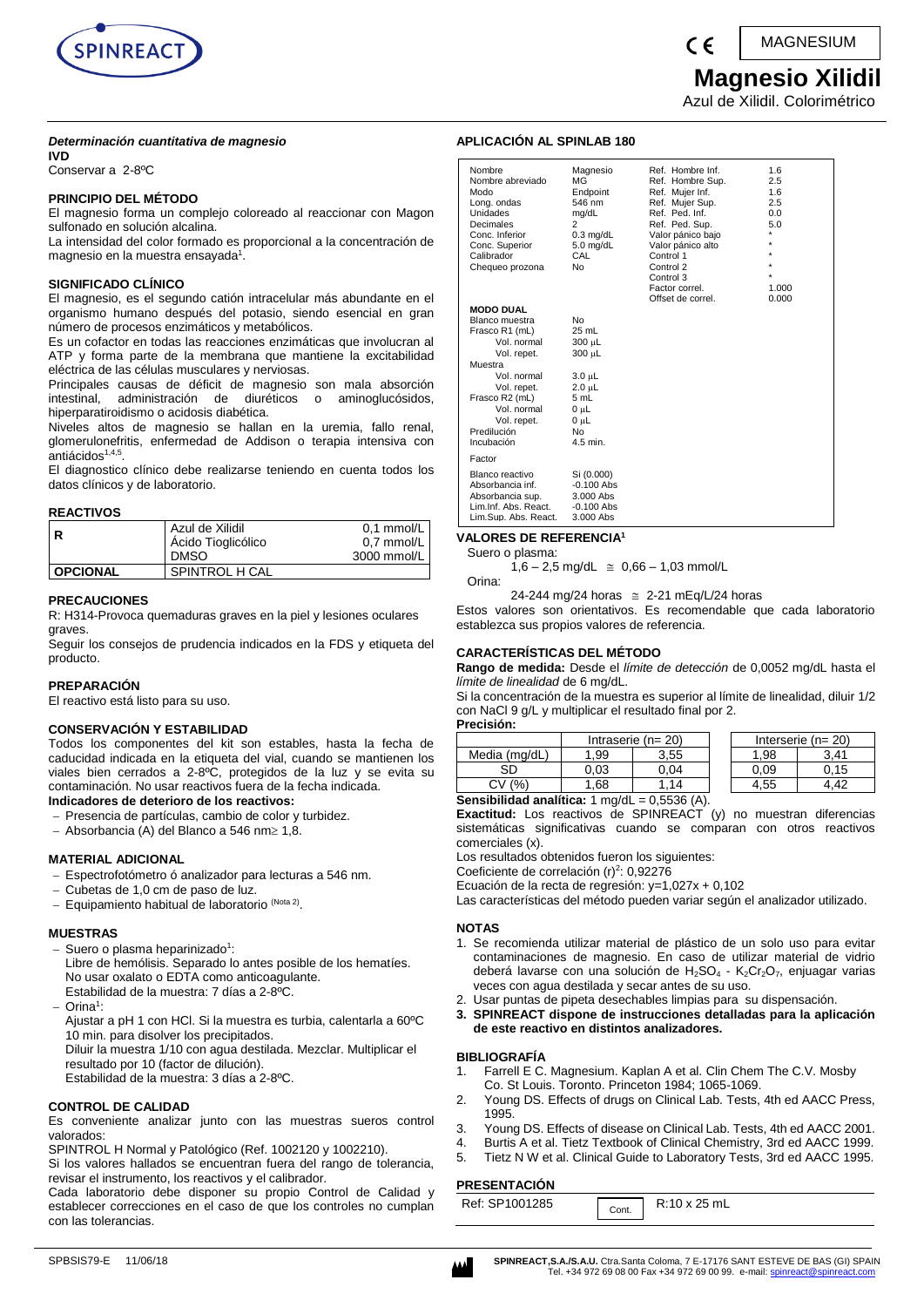

## MAGNESIUM

# **Magnésium Xylidyle**

Bleu de Xylidyle. Colorimétrique

 $\epsilon$ 

## *Détermination quantitative de magnésium*  **IVD**

A conserver à 2-8ºC

## **PRINCIPE DE LA MÉTHODE**

Le magnésium forme un complexe coloré en réagissant avec Magon sulfoné en solution alcaline.

L'intensité de la couleur formée est proportionnelle à la concentration de magnésium dans l'échantillon testé<sup>1</sup>.

## **SIGNIFICATION CLINIQUE**

Le magnésium, est le deuxième cation intracellulaire le plus abondant dans l'organisme humain après le potassium, en étant essentiel dans un grand nombre de processus enzymatiques et métaboliques.

C'est un cofacteur dans toutes les réactions enzymatiques qui impliquent l'ATP et fait partie de la membrane qui maintient l'excitabilité électrique des cellules musculaires et nerveuses.

Les principales causes de déficit en magnésium sont la mauvaise absorption intestinale, l'administration de diurétiques ou d'aminoglycosides, hyperparathyroïdisme ou acidose diabétique.

Des niveaux élevés de magnésium se trouvent dans l'urémie, dysfonctionnement rénal, glomérulonéphrite, maladie d'Addison ou thérapie<br>intensive avec antiacides<sup>1,4,5</sup>.

Le diagnostic clinique doit être réalisé en tenant compte de toutes les données cliniques et de laboratoire.

#### **REACTIFS**

| R                | Bleu de Xylidyle<br>Acide Thioglycolique | $0.1$ mmol/L<br>0,7 mmol/L |
|------------------|------------------------------------------|----------------------------|
|                  | <b>DMSO</b>                              | 3000 mmol/L                |
| <b>OPTIONNEL</b> | SPINTROL H CAL                           |                            |

#### **PRÉCAUTIONS**

R: H314-Provoque des brûlures de la peau et des lésions oculaires graves.

Suivez les conseils de prudence donnés en SDS et étiquette.

#### **PRÉPARATION**

Tous les réactifs sont prêts à l'emploi.

#### **CONSERVATION ET STABILITÉ**

Toutes les composantes du kit sont stables jusqu'à l'expiration de la date mentionnée sur l'étiquette en cas de conservation hermétique sous 2-8°C et de protection contre la lumière et les contaminations évitées lors de leur utilisation. Ne pas utiliser de réactifs en dehors de la date indiquée. **Indicateurs de détérioration des réactifs :**

- Présence de particules et turbidité.
- Absorbance (A) du témoin à 546 nm  $\geq 1,8$ .

## **ÉQUIPEMENTS SUPPLÉMENTAIRES**

Auto-analyseur SPINLAB 180

- Équipement d'usage général pour laboratoire <sup>(Remarque 2)</sup>.

#### **ÉCHANTILLONS**

- − Sérum ou plasma héparinisé<sup>1</sup>.
- Sans hémolyse. Séparé des hématies dès que possible. Ne pas utiliser d'oxalate ou EDTA comme anticoagulant.
- Stabilité de l'échantillon : 7 jours à 2-8ºC.
- Urine1 :

Ajuster à pH 1 avec HCl. Si l'échantillon est trouble, le chauffer à 60°C pendant 10 min. pour dissoudre les précipités.

Diluer l'échantillon 1/10 avec de l'eau distillée. Mélanger. Multiplier le résultat par 10 (facteur de dilution).

Stabilité de l'échantillon : 3 jours à 2-8ºC.

#### **CONTRÔLE DE QUALITÉ**

Il convient d'analyser des sérums de contrôle estimés en même temps que les échantillons : SPINTROL H normal et pathologique (réf. 1002120 et 1002210).

Si les valeurs trouvées se situent en dehors de la gamme de tolérance, vérifier l'instrument, les réactifs et le calibreur.

Chaque laboratoire doit établir son propre système de contrôle de qualité et des actions correctives au cas où les contrôles n'atteignent pas les tolérances acceptables.

#### **APPLICATION AU SPINLAB 180** Name MAGNESIUM Ref. male low 1.6<br>Abbr Name MG Ref. male high 2.5 Abbr. Name MG Ref. male high 2.5<br>1.6 Mode Mode Endpoint Ref. female low 1.6 Mode Endpoint Ref. female low 1.6 wavelength = 3.12.12.12.12.12<br>Wavelength 546 nm Ref. female high 2.5<br>Units = 1.12.12.12 ng/dL Ref. Ped. Low 0.0 Units mg/dL Ref. Ped. Low 0.0 Decimals 2 Ref. Ped. High 5.0 Low Conc.  $\begin{array}{ccc} 0.3 & \text{Central} & \text{Central} \\ \text{High Cone} & 5.0 & \text{Control 1} \end{array}$ High Conc. 5.0 Control 2 \* Calibrator name CAL Control 3 \* Cut-off No Correlat. factor 1.000<br>Correlat. offset 0.000 **Correlat.** offset **DUAL MODE** Sample blank No<br>R1 bottle (mL) 25 mL R1 bottle (mL) 25 mL<br>normal volume 300 µL normal volume rerun volume 300 uL Sample normal volume  $3.0 \mu L$ <br>rerun volume  $2.0 \mu L$ rerun volume  $2.0 \mu$ <br>offle (ml) 5 ml R2 bottle (mL)  $n = \frac{1}{2}$ <br>normal volume  $0 \mu L$ <br>rerun volume  $0 \mu L$ rerun volume Predilución No<br>
Incubation time 4.5 min Incubation time Factor Reagent blank Yes<br>
Low Absorbance -0.100 Abs Low Absorbance -0.100 Abs<br>High Absorbance - 3.000 Abs High Absorbance 3.000 Abs<br>R. Abs. L. Limit -0.100 Abs R. Abs. L. Limit R. Abs. H. Limit 3.000 Abs

#### **VALEURS DE RÉFÉRENCE <sup>1</sup>**

Sérum ou plasma :  $1,6 - 2,5$  mg/dL  $\approx 0,66 - 1,03$  mmol/L

Urine : 24-244 mg/24 heures  $\approx 2$ -21 mEq/L/24 heures

Ces valeurs sont juste indicatives; chaque laboratoire doit établir sa propre gamme de référence.

#### **CARACTÉRISTIQUES DE LA MÉTHODE**

**Gamme de mesure:** de la *limite de la détection* de 0,0052 mg/dL à la *limite de linéarité* de 6 mg/dL.

Si les résultats obtenus sont plus élevés que la limite de linéarité, il faut diluer 1/2 de l'échantillon avec l'eau distillée et multiplier le résultat par 2.

**Précision:**

| - - - - - - - - - - - - - |                          |      |                          |      |                            |
|---------------------------|--------------------------|------|--------------------------|------|----------------------------|
|                           | Intra-essai ( $n = 20$ ) |      | Inter-essai ( $n = 20$ ) |      |                            |
| Moyenne (mg/dL)           | ∣.99                     | 3.55 |                          | .98  | 3.41                       |
| SD                        | 0.03                     | ).04 |                          | 0.09 | 15                         |
| (%<br>C٧                  | .68                      | 14   |                          | 4.55 | $\mathbf{A}^{\mathcal{C}}$ |
| ------<br>.<br>__         |                          |      |                          |      |                            |

**Sensibilité analytique:** 1 mg/dL = 0,5536 (A).

**Exactitude:** les résultats obtenus en utilisant les réactifs SPINREACT n'ont pas présenté de différences systématiques en comparaison avec d'autres réactifs commerciaux.

Les résultats obtenus ont été les suivants :

Coefficient de régression (r)<sup>2</sup>: 0,92276.

Équation de la droite de régression :  $y=1,027x + 0,102$ .

Les résultats des caractéristiques de la méthode dépendent de l'analyseur utilisé.

## **REMARQUES**

- 1. Il est recommandé d'utiliser du matériel en plastique à un seul usage afin d'éviter des contaminations de magnésium. En cas d'utilisation de matériel en verre il faudra le laver avec une solution de  $H_2SO_4$  -  $K_2Cr_2O_7$ , le rincer plusieurs fois avec de l'eau distillée et le sécher avant de l'utiliser.
- 2. Utiliser des pointes de pipette jetables propres pour la distribution.
- 3. SPINREACT dispose de consignes détaillées pour l'application de ce réactif dans différents analyseurs.

#### **BIBLIOGRAPHIE**

- 1. Farrell E C. Magnesium. Kaplan A et al. Clin Chem The C.V. Mosby Co. St Louis. Toronto. Princeton 1984; 1065-1069.
- 2. Young DS. Effects of drugs on Clinical Lab. Tests, 4th ed AACC Press, 1995.
- 3. Young DS. Effects of disease on Clinical Lab. Tests, 4th ed AACC 2001.
- 4. Burtis A et al. Tietz Textbook of Clinical Chemistry, 3rd ed AACC 1999.
- 5. Tietz N W et al. Clinical Guide to Laboratory Tests, 3rd ed AACC 1995.

## **PRÉSENTATION**

| Ref: SP1001285 | Cont. | R: 10 x 25 mL |  |  |
|----------------|-------|---------------|--|--|
|----------------|-------|---------------|--|--|